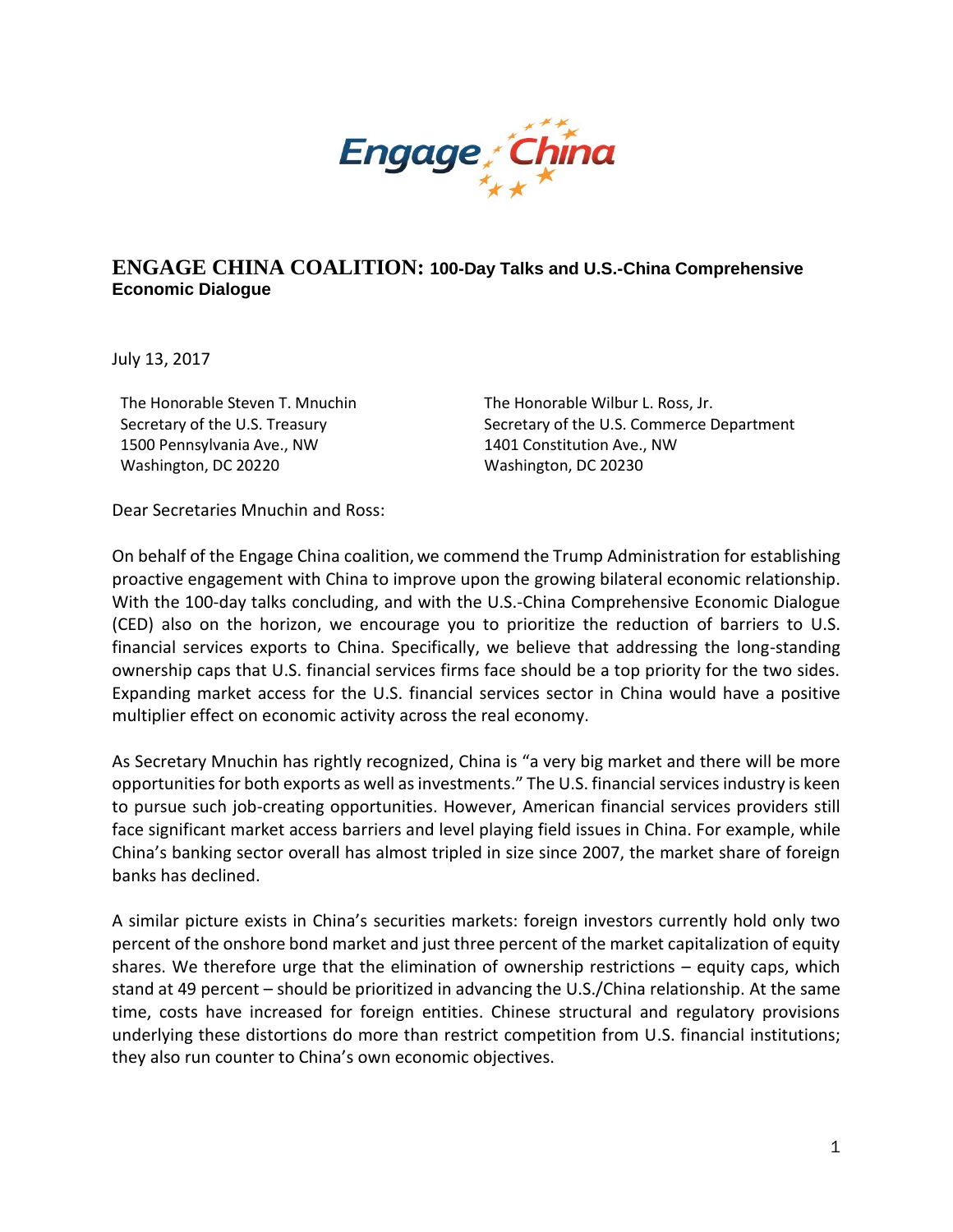The insurance and pension industries face similar challenges, where China continues to maintain a 50 percent equity cap on life insurers since its 2001 accession into the World Trade Organization (WTO) and has not permitted U.S. firms to enter the enterprise annuities sector. Chinese insurance firms are actively expanding into foreign markets, including the U.S., where they face no such equity caps; by contrast, China maintains investment barriers in a market that is home to the world's largest insurer and where 95 percent of market share belongs to domestic providers.

We encourage the Administration to continue to work towards a better balanced economic relationship by addressing level playing field issues during the CED, as well as tackling issues that will build more confidence in the investment climate and strengthen market access in China. A prime target for liberalization at this time would be the removal of the equity caps and other restrictions on foreign ownership of most Chinese financial services companies—which has been addressed in past Strategic & Economic Dialogues without yielding material improvements to U.S. access. Additionally, encouraging greater market access to U.S. insurers and reinsurers will lead to increased financial stability and facilitate diversification of local risks to the global economy.

We also encourage the Administration to prioritize:

- Further expanding investment channels (QFII, RQFII and QDII);
- Improving licensing, regulatory and procedural transparency;
- Ensuring regulatory coherence and coordination with major jurisdictions;
- Reinforcing the need for risk-based Information Computer Technology regulation impacting the financial services sector (particularly as the Cybersecurity Law is implemented); and
- Expanding market access channels for foreign financial services providers.

Engage China strongly supports the continued CED process and hopes to help you and your counterparts in China in securing its success. We also support maintaining complementary forums such as the U.S. China Insurance Dialogue.

Finally, as these talks advance, we support continued negotiations of the U.S.-China Bilateral Investment Treaty (BIT), which will help secure China's commitments conveyed during previous bilateral talks. In addition, the BIT provides important investor protections that will address many existing concerns of the financial services industry.

Thank you for your leadership on these important issues. We welcome opportunities to further support the Administration's dialogue with China on trade and investment issues.